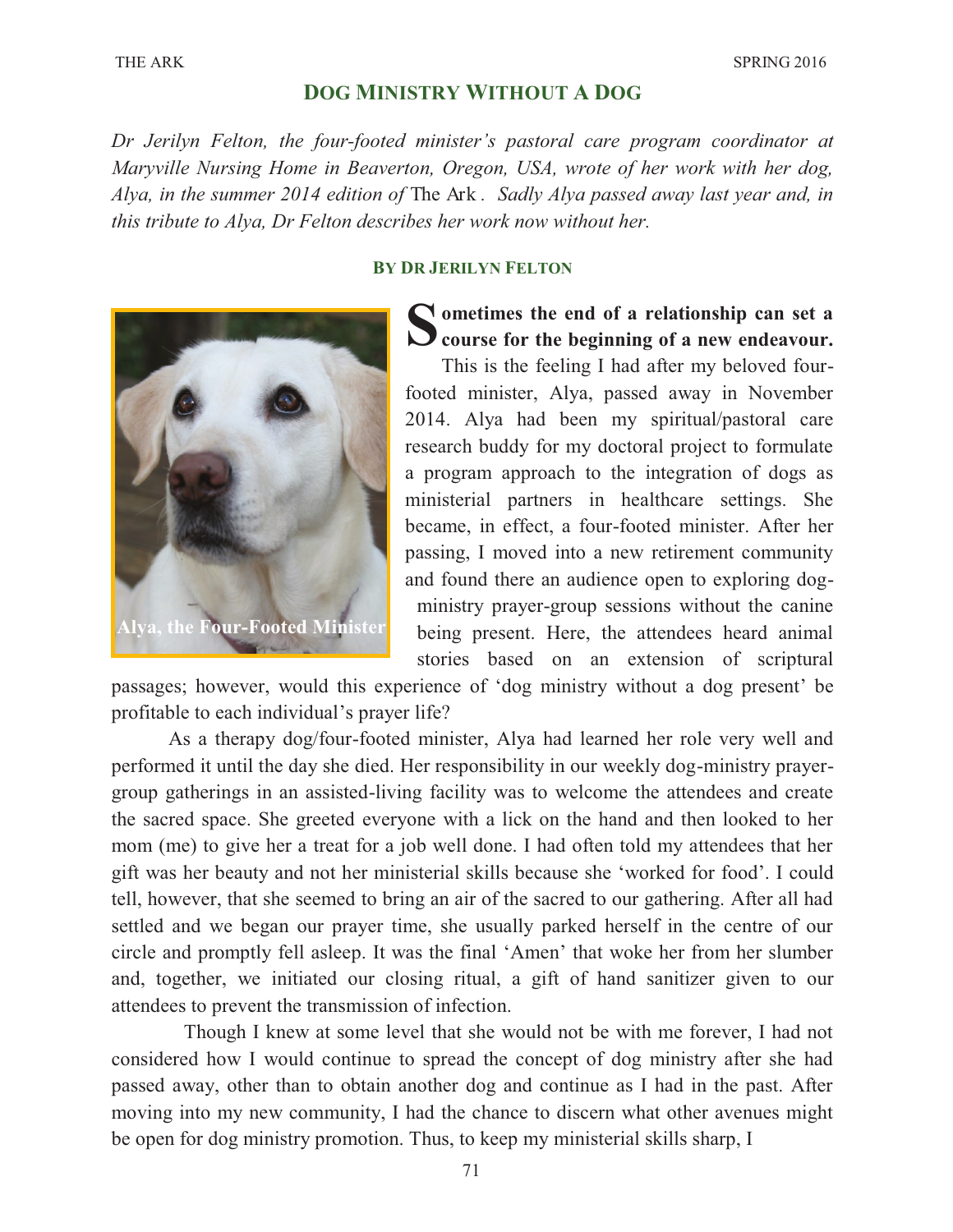volunteered to conduct a series of biblical reflections on the New Testament readings for the Lenten season that utilized my dog-ministry theological-reflection format. I pulled stories from for the Lenten season that utilized my dog-ministry theological-reflection format. I pulled stories from my repertoire of dog and cat midrashim that seemed to dovetail with those readings, determined to note similarities and differences between groups with and without a dog present, to see if 'dog ministry without a dog' was even possible. Reflecting on these gatherings, it became apparent that, perhaps, dog ministry is possible without a dog, but the experience will be different.

# **Differences in Both Scenarios - The Dog**

Alya's role in our dog-ministry prayer-group gatherings was to act as a social lubricator, an activity that has been empirically demonstrated as beneficial to humans (Giaquinto and Valentini, 2009). She was the facilitator who gathered individuals into community. Her animal presence created a sacred space in the most mundane places within the assisted-living facility. Because dogs have often been described as reflecting the Divine in more than name only, feelings of unconditional acceptance and love seemed to flow out of her to the attendees who had been crippled by age or infirmity. Though she was not the focus of our prayerful reflections and, with her no longer by my side, my Lenten bible study-group was not as vibrant as in the past, where Alya's presence often functioned as a manifestation of the Divine. I feel that her presence in our group would have made the whole experience more reflective of the Garden of Eden, satisfying the deep human need for connection to nature and through that, to the Divine.

Because Alya was a beautiful dog, people naturally moved to touch her. As it has been pointed out in many areas, meaningful touch is often missing from ministerial interactions because of the fear of being misinterpreted or technology has gotten in the way. Touching a therapy dog and petting him or her offers a level of safe interaction that will usually not open up old wounds of maltreatment or abuse because the dog offers unconditional acceptance. Unless the individual has had a bad experience with dogs, is allergic to them, or fears them, petting a dog has empirically measurable calming and bonding effects on both the person initiating the touching interaction and the dog receiving it. This level of bonding was totally absent from our Lenten dogministry prayer-group because there was no live dog present.

## **The Minister**

Throughout my four years of working with dog-ministry prayer-group gatherings, I had developed a good working relationship with my four-footed minister. With Alya present, my role was to be there as the facilitator and storyteller, not concerning myself too much with engaging all attendees in the process of theological reflection. Some of our attendees in assisted-living had challenges keeping present with the group, but had something else 'holy' upon which to focus - Alya, as a creature of God. Though it was often an effort to draw individuals into a space where they felt comfortable in sharing